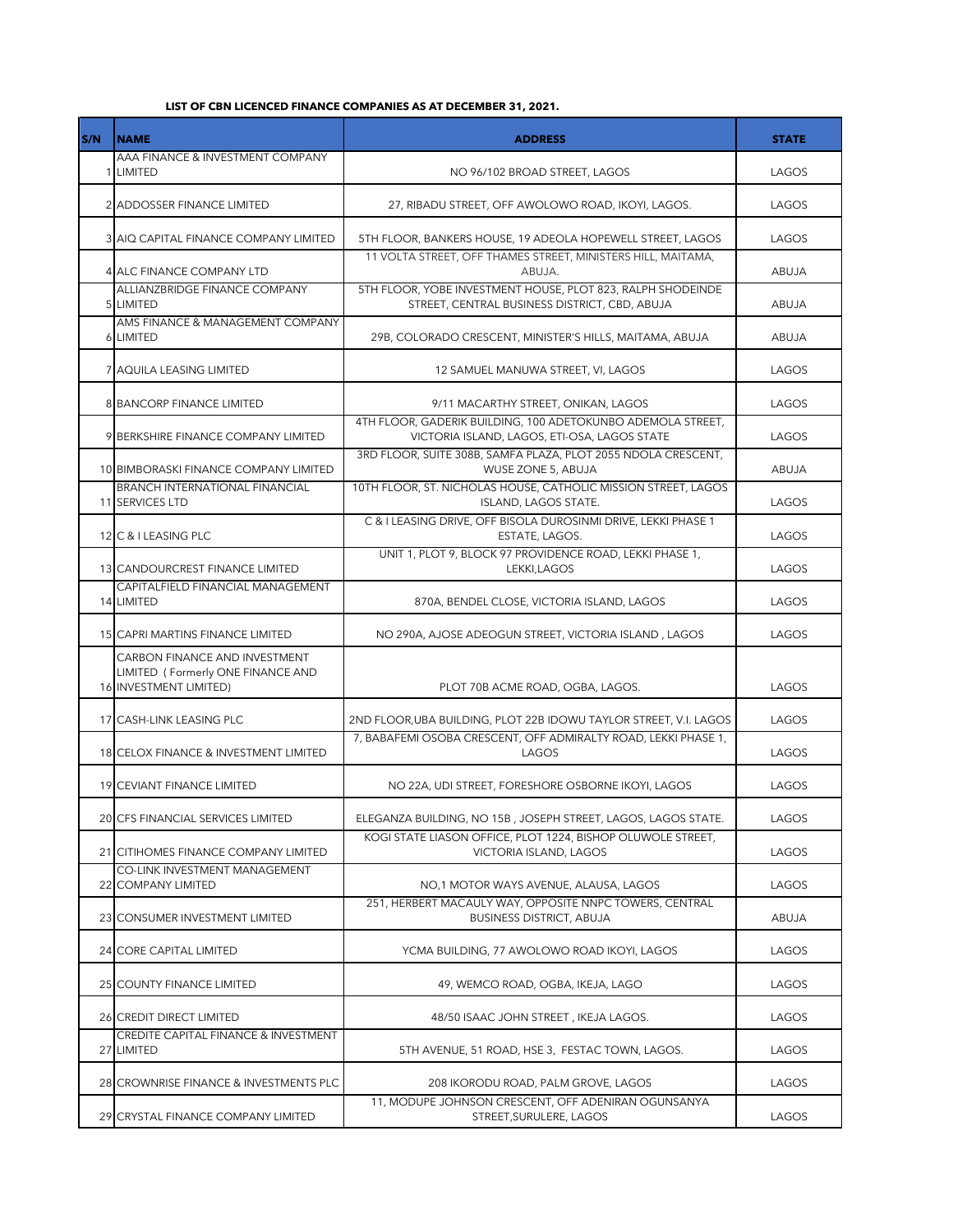| 30 CS ADVANCE FINANCE COMPANY LIMITED                                                   | NO. 5 OKOTIE EBOH STREET, IKOYI, LAGOS                                                | LAGOS        |
|-----------------------------------------------------------------------------------------|---------------------------------------------------------------------------------------|--------------|
| 31 DE-REAL PEOPLE FINANCE LIMITED                                                       | SUITE 1A OTI CARPET COMPLEX, 142 ADETOKUNBO ADEMOLA CRESENT,<br>WUSE 11, ABUJA        | ABUJA        |
| 32 DIGNITY FINANCE LIMITED                                                              | YOMA PLACE, NO 5 O.P. FINGESI STREET, UTAKO DISTRICT, ABUJA, FCT                      | ABUJA        |
| 33 DOMINION FINANCE LIMITED                                                             | 207 IGBOSERE ROAD, LAGOS ISLAND, LAGOS                                                | LAGOS        |
| 34 DYNAMIC FINANCE LIMITED                                                              | 20 CAMPWELL STREET, LAGOS ISLAND, LAGOS STATE.                                        | LAGOS        |
| 35 E-FINANCE LIMITED                                                                    | 18, FEMI OKUNNU STREET, OFF BOURDILLON ROAD, IKOYI, LAGOS STATE.                      | LAGOS        |
| 36 ENCO FINANCE COMPANY LTD                                                             | BLOCK 1, PLOT 1-7, MURI OKUNOLA STREET, VICTORIA ISLAND                               | LAGOS        |
| FACTORING & SUPPLY CHAIN FINANCE<br>37 LIMITED                                          | NO. 18A, ELSIE FEMI PEARSE STREET, VICTORIA ISLAND, LAGOS STATE                       | LAGOS        |
| 38 FAST CREDIT LIMITED                                                                  | KARIKO TOWERS, 3RD FLOOR, 9 WHARF ROAD, APAPA, LAGOS                                  | LAGOS        |
| 39 FEWCHORE FINANCE COMPANY LIMITED                                                     | NO 3B, ADEWOLE KUKU STREET, OFF FOLA OSIBO, LEKKI PHASE 1, LEKKI,<br>LAGOS            | LAGOS        |
| FINANCE & COMMERCIAL SERVICES<br>40 LIMITED                                             | 13, RIBADU ROAD, OFF AWOLOWO ROAD, IKOYI, LAGOS.                                      | LAGOS        |
| FINANCIAL DERIVATIVES COMPANY<br>41 LIMITED                                             | 9A IDEJO STREET, V.I. LAGOS STATE                                                     | LAGOS        |
| FIRST CORNERSTONE FINANCE AND<br>42 INVESTMENT LIMITED                                  | 71, ADENIYI JONES AVENUE, IKEJA, LAGOS                                                | LAGOS        |
| 43 FIRST MARINA TRUST LIMITED                                                           | 6 BABATUNDE JOSE (FORMER FESTIVAL ROAD), V.I, LAGOS                                   | LAGOS        |
| 44 FLOBAL FINANCIAL SERVICES LIMITED                                                    | NO 110 EFFURUN/SAPELE ROAD OPPOSITE OUR LADIES HIGH SCHOOL<br>EFFURUN, WARRI, DELTA   | <b>DELTA</b> |
| 45 FUNDIT FINANCIAL SERVICES LIMITED                                                    | NO 6, BABATUNDE JOSE STREET, OFF ADEMOLA ADETOKUNBO STREET,<br>VICTORIA ISLAND, LAGOS | LAGOS        |
| 46 FUNDQUEST FINANCIAL SERVICES LIMITED                                                 | 235A, IKORODU CRESCENT, DOLPHIN ESTATE, IKOYI, LAGOS.                                 | LAGOS        |
| 47 FUNDSWORTH LIMITED                                                                   | NO 6 LOUIS SOLOMON CLOSE, OFF AHMADU BELLO WAY, V.I. LAGOS                            | LAGOS        |
| 48 GADOL FINANCE LTD                                                                    | A03, TSUKUNDA HOUSE, PLOT 1446, CENTRAL BUSINESS DISTRICT, ABUJA.                     | ABUJA        |
| GDL FINANCE AND LEASING COMPANY<br>49 LIMITED                                           | 4/6 MOBOLAJI BANK ANTHONY STREET, LAGOS - ISLAND, LAGOS                               | LAGOS        |
| 50 GOODGATE FINANCE LTD                                                                 | HOUSE OF MERCY BUILDING, NO. 9B GEORGE OMONUBI STREET, ONIRU<br>ESTATE, LAGOS STATE   | LAGOS        |
| 51 GRAND TREASURERS LIMITED                                                             | 33D, ABOYADE COLE STREET, VI, LAGOS                                                   | LAGOS        |
| 52 GRIFFIN FINANCE LIMITED                                                              | PLOT 266B, KOFO ABAYOMI STREET, VICTORIA ISLAND, LAGOS                                | LAGOS        |
| 53 HHL INVESTMENT AND TRUST LIMITED                                                     | No. 10, AHMADU BELLO WAY, GRA, ILORIN, KWARA                                          | <b>KWARA</b> |
| 54 HIDDEKEL CAPITAL LTD                                                                 | NO 4 ANWAI ROAD, ASABA, DELTA                                                         | DELTA        |
| 55 INITIATIVE FINANCE LIMITED                                                           | PLOT 3B BLOCK 95 OMORINRE JOHNSON STREET, LEKKI PHASE 1, LAGOS                        | LAGOS        |
| EVERDEN FINANCIAL SERVICES LTD<br>(formerly INTEGRATED TRUST&<br>56 INVESTMENT LIMITED) | 2ND FLOOR, INTEGRATED HOUSE, NO 61 MARINA STREET, LAGOS ISLAND                        | LAGOS        |
| LECON FINANCIAL SERVICES COMPANY<br>57 LIMITED                                          | 1ST FLOOR, BOI BUILDING, 23 MARINA, LAGOS                                             | LAGOS        |
| 58 LIGHT HOUSE INVESTMENTS LIMITED                                                      | 3RD FLOOR KINGSWAY BUILDING, 2/4, DAVIES STREET, LAGOS                                | LAGOS        |
| 59 LUKEFIELD FINANCE LIMITED                                                            | NO 4, KARIMU KOTUN STREET, VICTORIA ISLAND, LAGOS                                     | LAGOS        |
| 60 MERISTEM FINANCE LIMITED                                                             | 8, NORMAN WILLIAMS STREET, SOUTH WEST, IKOYI, LAGOS                                   | LAGOS        |
|                                                                                         |                                                                                       |              |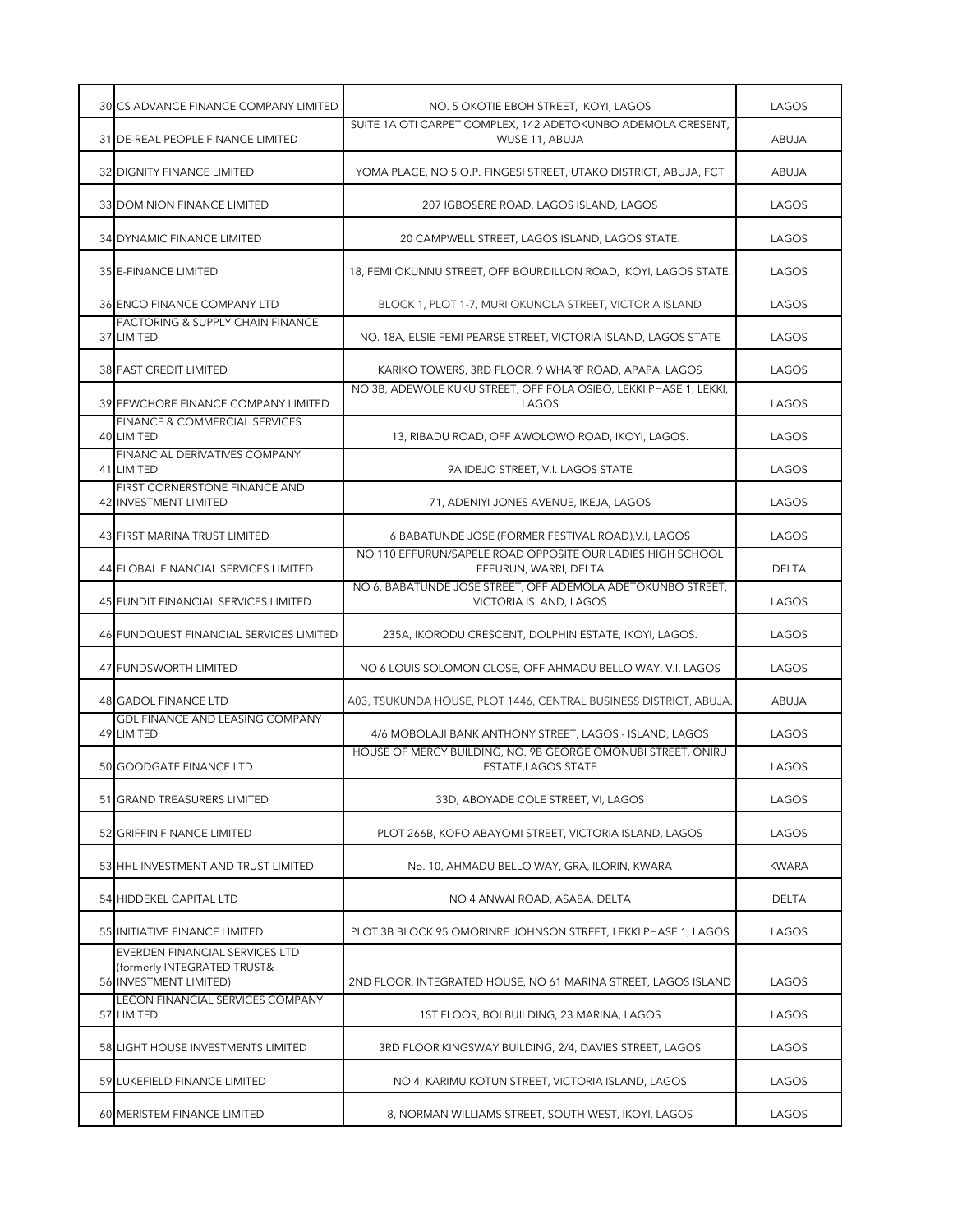| 61 MEZCREDIT FINANCE LIMITED                        | NO. 294 MURTALA MOHAMMED WAY, YABA, LAGOS                                                                | LAGOS         |
|-----------------------------------------------------|----------------------------------------------------------------------------------------------------------|---------------|
| 62 MIM FINANCE COMPANY LTD                          | 6th Floor, Landmark Towers, 5B, Water Corporation Road, Victoria Island<br>Extension, Lagos              | LAGOS         |
| <b>63 NEWEDGE FINANCE LIMITED</b>                   | 2A ISAAC JOHNSON STREET, IKEJA, LAGOS                                                                    | LAGOS         |
| 64 NICHOLE FINANCE COMPANY LIMITED                  | 65, KUDIRAT ABIOLA WAY, OREGUN, LAGOS                                                                    | LAGOS         |
| NOBLESERVE CAPITAL MANAGEMENT<br>65 LIMITED         | 199A JIDE OKI STREET, VICTORIA ISLAND, LAGOS                                                             | LAGOS         |
| 66 03 CAPITAL LIMITED                               | NO. 11, BEN OKAGBUE STREET, LEKKI PHASE 1, LAGOS                                                         | LAGOS         |
| 67 OKAZI FINANCE LIMITED                            | BLOCK 52A, PLOT 28 OMORINRE JOHNSON, LEKKI PHASE 1, LAGOS STATE                                          | LAGOS         |
| 68 OPTICOM LEASING COMPANY LIMITED                  | 10 TH FLOOR (1-5) ODUNLAMI STREET, LAGOS                                                                 | LAGOS         |
| ORANGE ONE FINANCE COMPANY<br>69 LIMITED            | 37, KARIMU KOTUN STREET, VICTORIA ISLAND, LAGOS                                                          | LAGOS         |
| PAGE INTERNATIONAL FINANCIAL<br>70 SERVICES LIMITED | 23, NORMAN WILLIAMS STREET, IKOYI, LAGOS                                                                 | LAGOS         |
| 71 PARADIGM FINANCE LIMITED                         | SUITE 1A & B, SMART OFFICE, SUITE 235, IGBOSERE STREET, LAPAL HOUSE,<br>LAGOS ISLAND, LAGOS              | LAGOS         |
| 72 PERENNIAL FINANCE LIMITED                        | 45 WOJI ROAD, PORT-HARCOURT, RIVERS STATE                                                                | <b>RIVERS</b> |
| 73 PFI FINANCIAL LIMITED                            | 49A, BABATOPE BEJIDE CRESCENT, LEKKI PHASE 1, LAGOS STATE                                                | LAGOS         |
| 74 PILOT FINANCE LIMITED                            | WING A 1ST FLOOR, ELEPHANT CEMENT HOUSE, ASSBIFI ROAD, BUSINESS<br>DISTRICT CENTRE, ALAUSA, IKEJA, LAGOS | LAGOS         |
| 75 PROSPERIS FINNANCE LIMITED                       | 3 GLOVER ROAD, IKOYI, LAGOS                                                                              | LAGOS         |
| <b>76 QUITS FINANCE LIMITED</b>                     | PLOT 1-7, MURI OKUNOLA STREET, VICTORIA ISLAND, LAGOS                                                    | LAGOS         |
| 77 REDOAK TRUST AND INVESTMENT LIMITED              | RUBY BLOCK, SUITE 1, 1ST FLOOR, ALL SEASONS PLAZA, AGIDINGBI,<br>LAGOS                                   | LAGOS         |
| 78 RESOLUTION FINANCE LIMITED                       | 9TH FLOOR, NEW AFRICA HOUSE, 31 MARINA, LAGOS                                                            | LAGOS         |
| 79 ROSABON FINANCIAL SERVICES LIMITED               | 32 MONTGOMERY ROAD, SABO YABO, LAGOS                                                                     | LAGOS         |
| <b>80 ROYAL CREST FINANCE LIMITED</b>               | LSDPC HOUSE 17, NNAMDI AZIKIWE STREET, LAGOS ISLAND                                                      | LAGOS         |
| ROYAL EXCHANGE FINANCE AND<br>81 INVESTMENT LIMITED | 26E ABDULRAHEEM OKENE CLOSE, OFF LIGALI AYORINDE STREET, V.I.<br>LAGOS                                   | LAGOS         |
| 82 SAGE GREY FINANCE LIMITED                        | PLOT 215A, HOUSE B, ETIM INYANG CRESCENT, VICTORIA ISLAND, LAGOS                                         | LAGOS         |
| 83 SFS CREDITS LIMITED                              | 287, AJOSE ADEOGUN STREET, VICTORIA ISLAND, LAGOS                                                        | LAGOS         |
| 84 SIMPLE FINANCE LIMTED                            | PLOT 4, BLOCK 107, GEORGE ENEMOH CRESCENT, LEKKI PHASE 1, LAGOS.                                         | LAGOS         |
| SKYSTONE CAPITAL AND INVESTMENT<br>85 LIMITED       | 6, SARO CLOSE, OFF KARIMU KOTUN STREET, VICTORIA ISLAND, LAGOS                                           | LAGOS         |
| 86 SNOW FINANCIAL SERVICES LIMITED                  | 22, ASSOCIATION AVENUE, ILLUPEJU LAGOS STATE                                                             | LAGOS         |
| 87 STILL EARTH CAPITAL FINANCE LIMITED              | 5B, OYO CLOSE, PARKVIEW ESTATE, IKOYI, LAGOS                                                             | LAGOS         |
| 88 STIRLING TRUST COMPANY LIMITED                   | PLOT PC 10, ENGINEERING CLOSE, V.I. LAGOS                                                                | LAGOS         |
| 89 SUPRA FINANCE LIMITED                            | BOOKSHOP HOUSE, 14TH FLOOR, 50/52, BROAD STREET, LAGOS                                                   | LAGOS         |
| 90 TEKLA FACTROING AND FINANCE                      | No. 1 BIU PLATEAU CLSOE, OFF ASO DRIVE, ASOKORO, ABUJA, FCT                                              | ABUJA         |
| 91 TFS FINANCE LIMITED                              | 7TH FLOOR, REINSURANCE HOUSE, 46, MARINA LAGOS                                                           | LAGOS         |
| 92 THE BROOK FINANCE LTD                            | No. 27B, Providence Street, Lekki 1, Lagos                                                               | LAGOS         |
|                                                     |                                                                                                          |               |